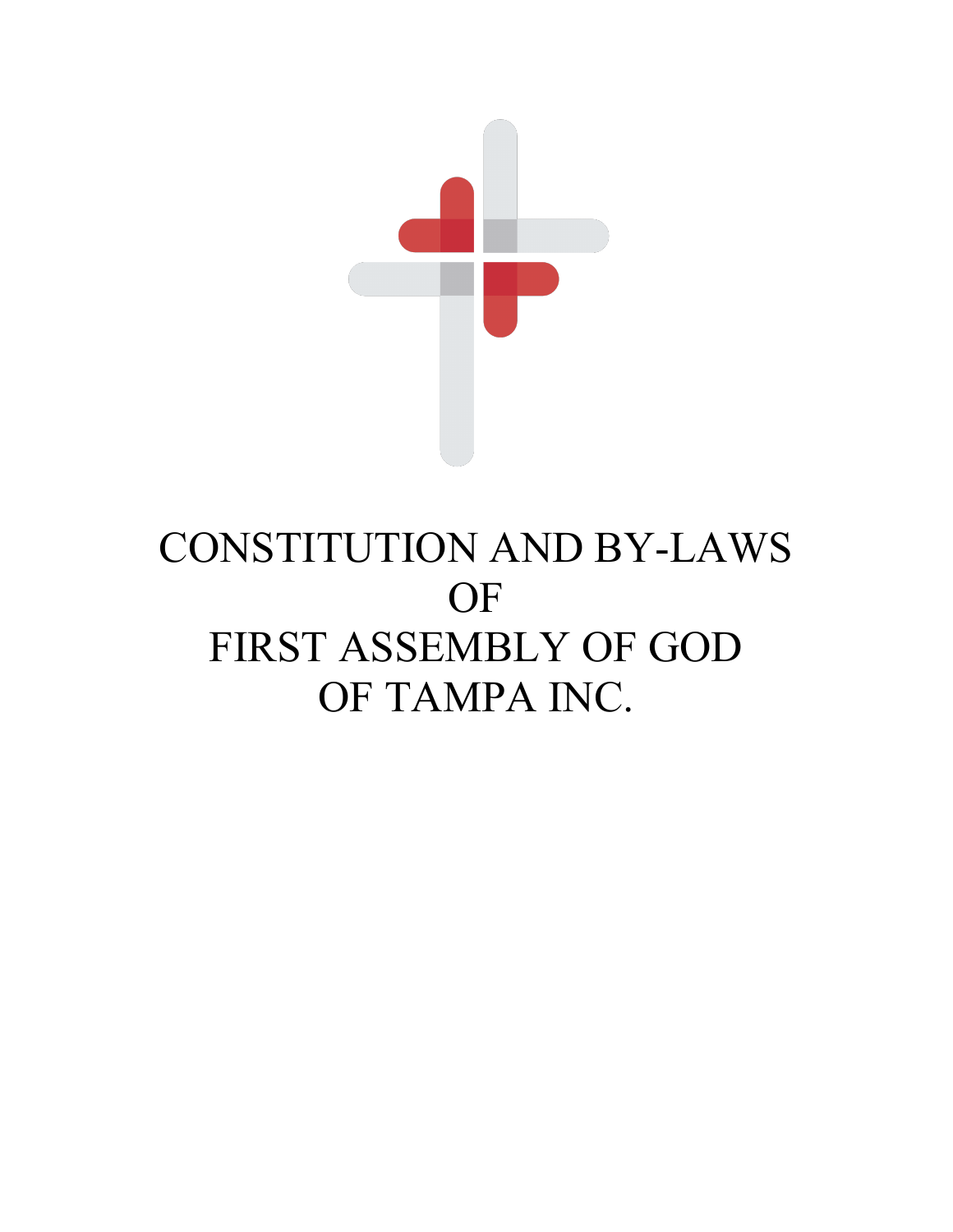## **TABLE OF CONTENTS**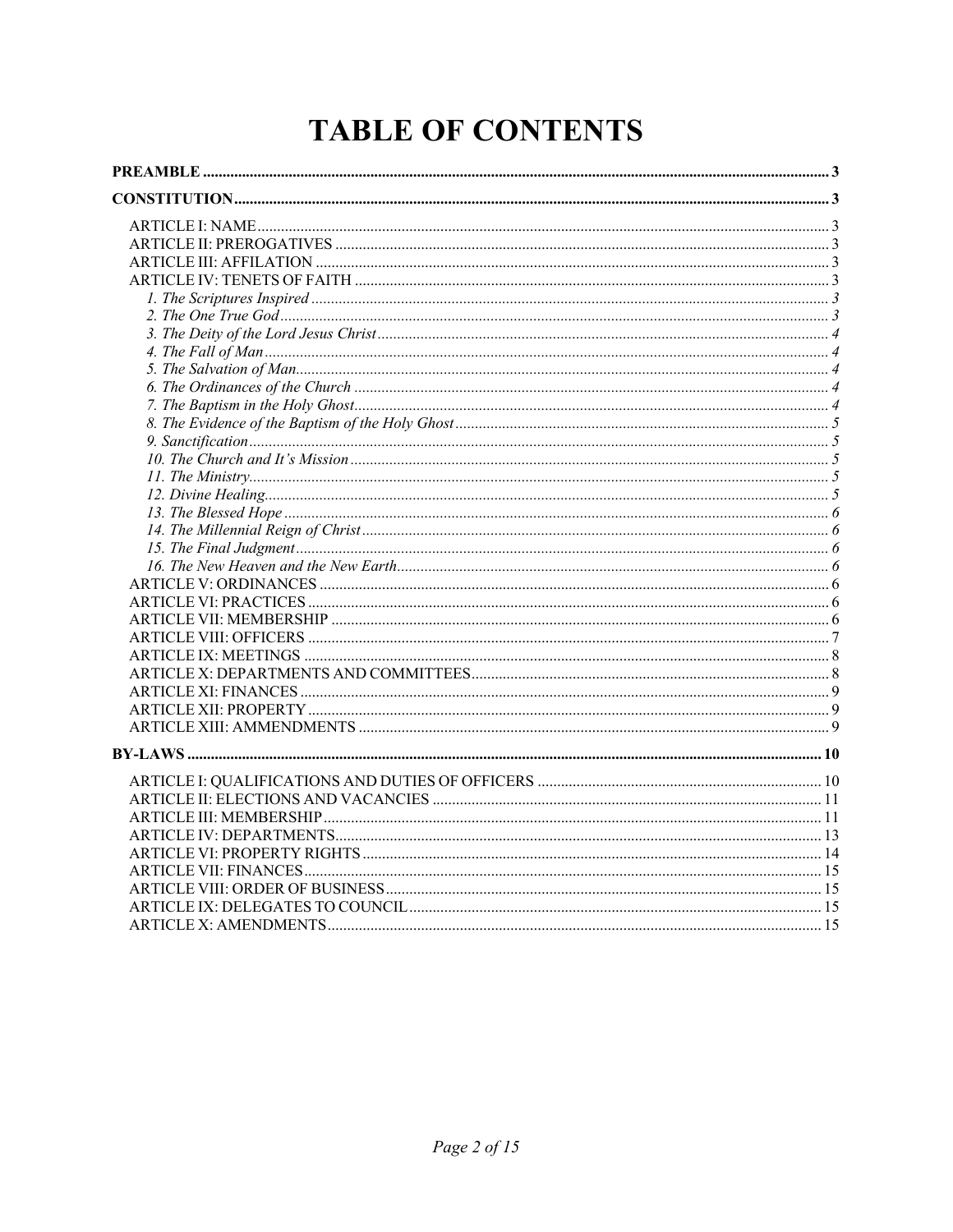### **PREAMBLE**

For the purpose of establishing and maintaining a place of worship of Almighty God, our Heavenly Father; to provide for Christian Fellowship for those of like precious faith, where the Holy Ghost may be Honored according to our distinctive testimony; to assume our shares of responsibilities and the privilege of propagating the Gospel of Jesus Christ by all available means, both at home and in foreign lands; we whose names appear upon the Assembly roster, do herby constitute ourselves a local Assembly in fellowship with and a part of the General Council of the Assemblies of God, and adopt the following articles of the Church order submitting ourselves to be governed by them.

## **CONSTITUTION**

#### ARTICLE I: NAME

The name of this Assembly shall be First Assembly of God of the city of Tampa, and State of Florida.

#### ARTICLE II: PREROGATIVES

Section 1: This Assembly shall have the right to govern itself according to the standards of the New Testament Scriptures, endeavoring to keep the unity of the faith, and of the knowledge of the Son of God, unto a perfect man, unto the measure of the stature of the fullness of Christ. (Eph. 4:3, 13)

Section 2: In connection therewith, or incidental thereto, it shall have the right to purchase or acquire by gift, bequest or otherwise, either directly or as a trustee, and to own, hold in trust, use, sell, convey, mortgage, lease or otherwise dispose of any real estate or chattels as may be necessary for the furtherance of its purposes; all in accordance with its constitution and by-laws or as the same may be hereafter modified or amended.

#### ARTICLE III: AFFILATION

While maintaining its inherent rights to sovereignty in the conduct of its own affair, this Assembly shall voluntarily enter into full cooperative fellowship with Assemblies of like precious faith associated in the Peninsular of Florida District Council, and the General Council of the Assemblies of God, with headquarters in Springfield, Missouri; and shall share in the privilege and assume the responsibilities by that affiliation.

#### ARTICLE IV: TENETS OF FAITH 1. The Scriptures Inspired

The Scriptures, both the Old and New Testaments, are verbally inspired of God and are the revelation of God to man, the infallible, authoritative rule of faith and conduct. (II Tim. 3:15-17; I Thess. 2:13; II Peter 1:21)

#### 2. The One True God

The one true God has revealed Himself as the eternally self-existent "I AM," the Creator of heaven and earth and the Redeemer of mankind. He has further revealed Himself as embodying the principles of relationship and association as Father, Son and Holy Ghost (Deut. 4:4; Is. 43:10,11; Matt. 28:19; Luke 3:22) historically defined as the Trinity.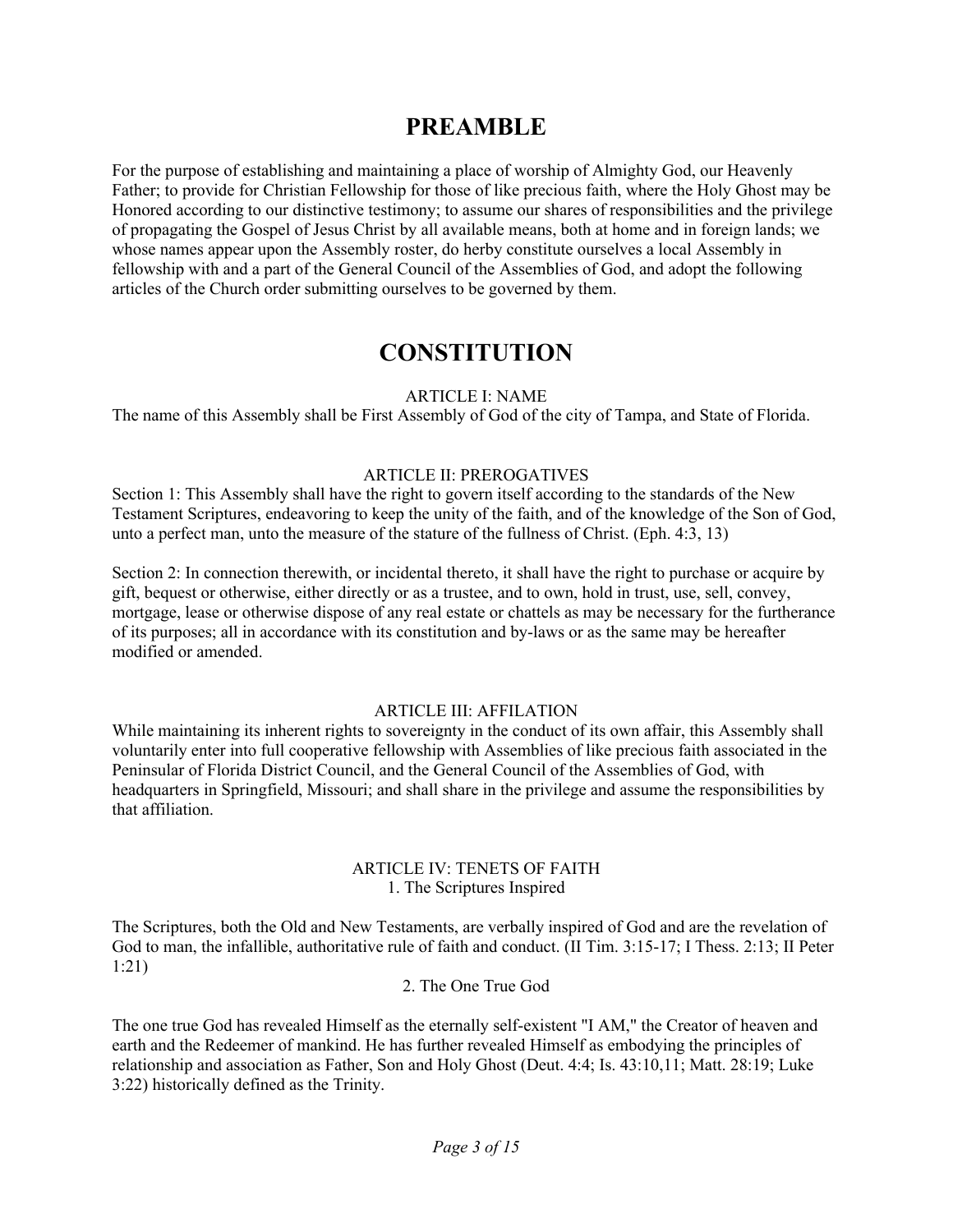3. The Deity of the Lord Jesus Christ

The Lord Jesus Christ is the eternal Son of God. The Scriptures declare:

- a) His virgin birth (Matt. 1:23, Luke 1:31-35)
- b) His sinless life (Heb. 7:26, I Peter 2:22)
- c) His Miracles (Acts 2:22; 10:38)
- d) His substitutionary work on the cross (I Cor. 15:3, II Cor. 5:21)
- e) His bodily resurrection from the dead (Matt. 28:6, Luke 24:39, I Cor. 15:4)
- f) His exaltation to the right hand of God (Acts 1:9-11; 2:33, Phil. 2:9-11, Heb. 1:3)

#### 4. The Fall of Man

Man was created good and upright; for God said, "Let us make man in our own image, after our likeness." However, man by voluntary transgression fell and thereby incurred not only physical death but also spiritual death, which is separation from God. (Gen. 1:26-27; 2:17; 3:61, Rom. 5:12-19)

#### 5. The Salvation of Man

Man's only hope of redemption is through the shed blood of Jesus Christ the Son of God.

a) Conditions to Salvation

Salvation is received through repentance toward God and faith toward the Lord Jesus Christ. By the washing of regeneration and renewing of the Holy Spirit, being justified by grace through faith, man becomes an heir of God, according to the hope of eternal life. (Luke 24:47, John 2:3, Rom. 10:13-15, Eph. 2:8, Titus 2:11; 3:5-7)

b) The Evidence of Salvation The inward evidence of salvation is the direct witness of the Spirit. (Rom. 8:16) The outward evidence to all men is a life of righteousness and true holiness. (Eph. 4:24, Titus 2:12)

#### 6. The Ordinances of the Church

#### a) BAPTISM IN WATER

The ordinance of baptism by immersion is commanded by the Scriptures. All who repent and believe on Christ as Savior and Lord are to be baptized. Thus, they declare to the world that they have died with Christ and that they also have been raised with Him to walk in newness of life. (Matt. 28:19, Mark 16:16, Acts 10:47-48, Rom. 6:4)

#### b) HOLY COMMUNION

The Lord's Supper, consisting of the elements --bread and the fruit of the vine-- is the symbol expressing our sharing the divine nature of our Lord Jesus Christ (II Peter 1:4), a memorial of his suffering and death (I Cor. 11:26), and a prophecy of His second coming (I Cor. 11:26), and is enjoined on all believers "Until He come!"

#### 7. The Baptism in the Holy Ghost

All believers are entitled to and should ardently expect and earnestly seek the promise of the Father, the baptism in the Holy Spirit and fire, according to the command of our Lord Jesus Christ. This was the normal experience of all in the early Christian Church. With it comes the enduement of power for life and service, the bestowment of the gifts and their uses in the work of the ministry. (Luke 24:49, Acts 1:4; 1:8, I Cor. 12:1-31) This experience is distinct from and subsequent to the experience of the new birth. (Acts 8:12-17; 10:44-46; 11:14-16; 15:7-9). With the baptism in the Holy Spirit come such experiences as: an overflowing fullness of the Spirit, (John 7:37-39; Acts 4:8) a deepened reverence for God, (Acts 2:43,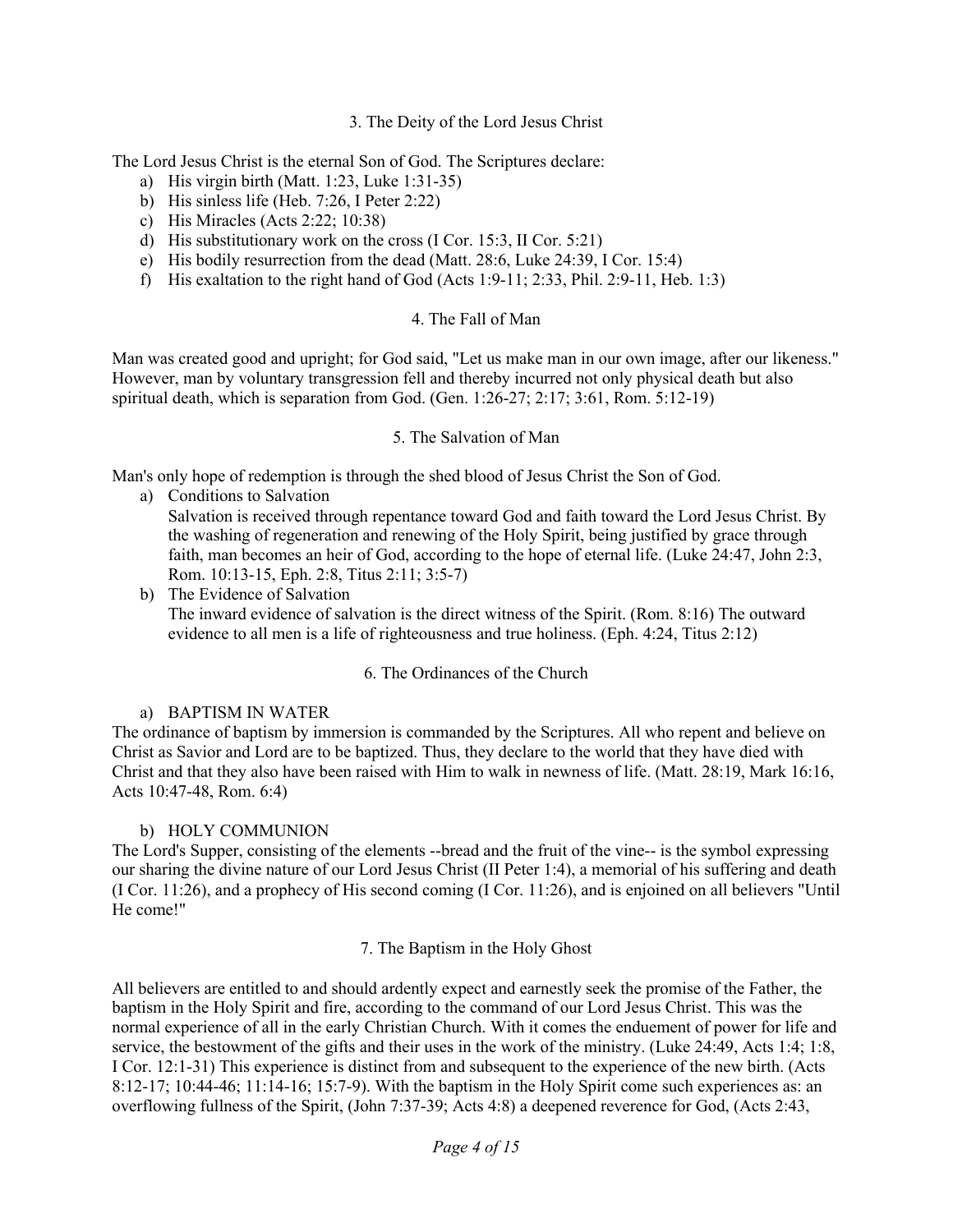Heb. 12:28) an intensified consecration to God and dedication to His work, (Acts 2:42) and a more active love for Christ, for His Word and for the lost, (Mark 16:20)

#### 8. The Evidence of the Baptism of the Holy Ghost

The baptism of believers in the Holy Spirit is witnessed by the initial physical sign of speaking with other tongues as the Spirit of God gives them utterance. (Acts 2:4) The speaking in tongues in this instance is the same in essence as the gift of tongues, (I Cor. 12:4-10; 12:28) but is different in purpose and use.

#### 9. Sanctification

Sanctification is an act of separation from that which is evil, and of dedication unto God. (Rom. 12:1-2, I Thess. 5:23, Heb. 13:12) The Scriptures teach a life of "holiness without which no man shall see the Lord." (Heb. 12:14) By the power of the Holy Spirit we are able to obey the command: "Be ye holy, for I am holy." (I Peter 1:15-16)

Sanctification is realized in the believer by recognizing his identification with Christ in His death and resurrection, and by the faith reckoning daily upon the fact of that union, and by offering every faculty continually to the dominion of the Holy Spirit. (Rom. 6:1-11; 13, 8:1-2; 13, Gal. 2:20, Phil. 2:12-13, I Peter 1:5)

#### 10. The Church and It's Mission

The Church is the Body of Christ, the habitation of God through the Spirit, with divine appointments for the fulfillment of her great commission. Each believer, born of the Spirit, is an integral part of the General Assembly and Church of the Firstborn, which are written in heaven. (Eph. 1:22-23; 2:22, Heb. 12:23) Since God's purpose is to seek and to save that which is lost, to be worshipped by man, and to build a body of believers in the image of His Son, the priority reason for being of the Assemblies of God as part of the Church is…

- a) To be an agency of God for evangelizing the world (Acts 1:8, Matt. 28:19, Mark 16:15-16)
- b) To be a corporate body in which man may worship God (I Cor. 14:12)
- c) To be a channel of God's purpose to build a body of saints being perfected in the image of His Son (Eph. 4:11-16, I Cor. 12:28; 14:12)

#### 11. The Ministry

A divinely called and scripturally ordained ministry has been provided by our Lord for the fourfold purpose of leading the Church in…

- 1) Evangelization of the world. (Mark 16:15-20)
- 2) Worship of God. (John 4:23-24)
- 3) Building a body of saints being perfected in the image of His Son. (Eph. 4:11-16)
- 4) Meeting human need with ministries of love and compassion. (Ps. 112:9, Gal. 2:10; 6:10)

#### 12. Divine Healing

Divine healing is an integral part of the gospel. Deliverance from sickness is provided for in the atonement and is the privilege of all believers. (Isa. 53:4-5, Matt. 8:16-17, James 5:14-16)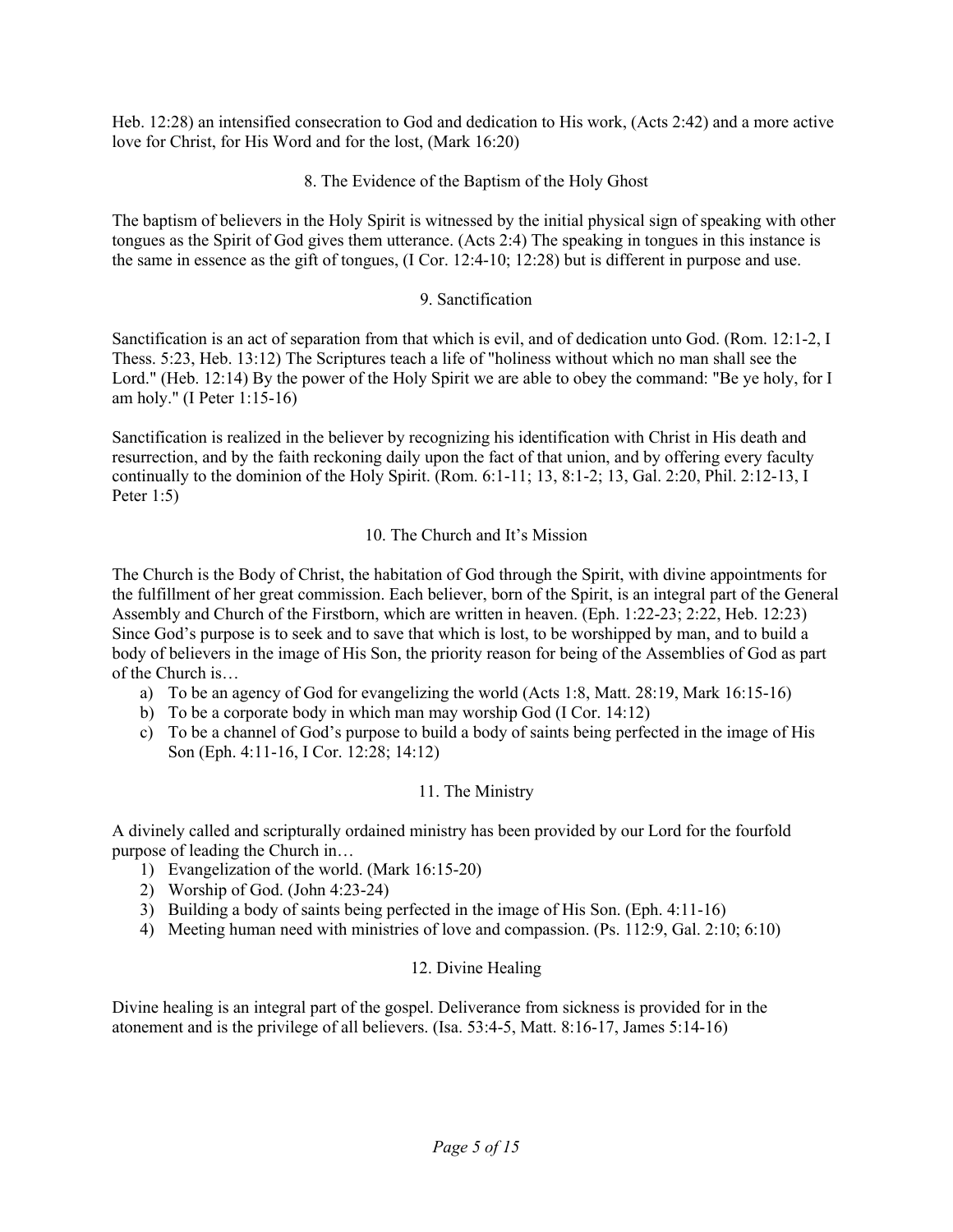#### 13. The Blessed Hope

The resurrection of those who have fallen asleep in Christ and their translation together with those who are alive and remain unto the coming of the Lord is the imminent and blessed hope of the church. (I Thess. 4:16-17, Rom. 8:23, Titus 2:13, I Cor. 15:51-52)

#### 14. The Millennial Reign of Christ

The second coming of Christ includes the rapture of the saints, which is our blessed hope, followed by the visible return of Christ with His saints to reign on earth for one thousand years. (Zech. 14:5, Matt. 24:27; 24:30, Rev. 1:7; 19:11-14; 20:1-6) This millennial reign will bring the salvation of national Israel, (Ez. 37:21,22, Zeph. 3:19,20, Rom. 11:26,27) and the establishment of universal peace. (Isa. 11:6-9, Ps. 72:3- 8, Mich. 4:3-4)

#### 15. The Final Judgment

There will be a final judgment in which the wicked dead will be raised and judged according to their works. Whosoever is not found written in the Book of Life, together with the devil and his angels, the beast, and the false prophet, will be consigned to the everlasting punishment in the lake which burneth with fire and brimstone, which is the second death. (Matt. 25:46, Mark 9:43-48, Rev. 19:20; 20:11-15; 21:8)

#### 16. The New Heaven and the New Earth

"We, according to His promise, look for new heavens and a new earth wherein dwelleth righteousness." (II Peter 3:13, Rev. 21:22)

#### ARTICLE V: ORDINANCES

Section 1: The ordnances of Baptism by immersion in water (Matt. 28:19) shall be administered to all those who have repented of their sins and who have believed on the Lord Jesus Christ to the saving of their souls, and who give clear evidence of their salvation (Rom. 6:3-5, Col. 2:12)

#### ARTICLE VI: PRACTICES

Section 1: Dedication of Children- Infants and small children may be dedicated to the Lord in the Assemble whenever requested. (Mark 10:13-16, Luke 18:15-16)

Section 2: Ministering to the Sick- The sick shall be prayed for with the anointing of oil and laying on of hands, upon their request. (Mark 16:18, James 5:14)

#### ARTICLE VII: MEMBERSHIP

The membership of this Assembly shall consist of those who have met the requirements for membership as stated in the by-laws, have duly been received into membership, and have not been removed from the membership roll. They shall be classified as active and in-active as further defined in the by-laws.

Section 1: General Standards

a) Regarding Worldliness: The Bible says, "Love not the world neither the things that are in the world; if any man loves the world the love of the Father is not in him." Worldliness is a broad term to use to refer to anything which hinders a person from becoming more Christ like.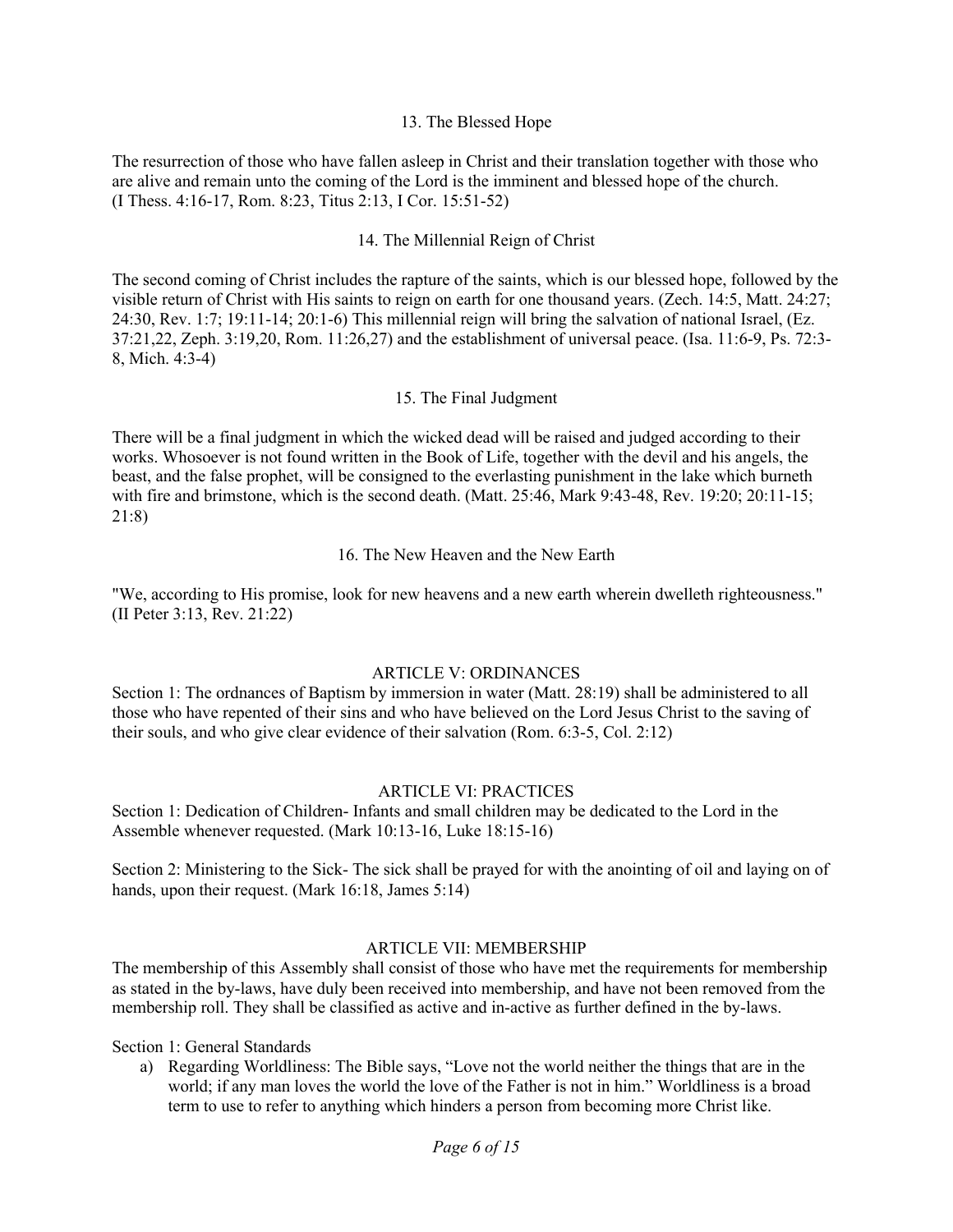Therefore, this Assembly encourages all or each of its members to earnestly seek God concerning any activity in which He is involved, or about which he has questions. The Word of God, the Spirit of Truth, and council by the Pastor should be sufficient to direct you concerning questionable activities.

b) Divorce. Low standards on marriage and divorce are very hurtful to individuals, to the family, and to the cause of Christ. Therefore, we discourage divorce by all lawful means and teaching. We positively disapprove of Christians getting divorces for any cause except fornication and adultery (Matt. 19:9). Where these exceptional circumstances exist, or when a Christian has been divorced by an unbeliever, we recommend that the question of remarriage be resolved by the believer as he walks in the light of God's Word. (I Cor. 7:15)

#### Section 2: Doctrines and Practices Disapproved

We disapprove of all false teaching that stands in conflict with our tenets of faith such as...

- a) The unconditional security position which holds that it is impossible for a person once saved to ever be lost (John 15:6, Rev. 22:16, Luke 8:13, II Peter 2:21)
- b) The "Jesus Only" teaching that would deny the Holy Trinity and true God Head of the Scripture.
- c) The legalism of those who press their personal opinions in matters of conscience on other such as eating or not eating meats, of those who hold issues which seem to add conditions to salvation such as keeping of the seventh day.
- d) Eschatological errors of amillennialism, post-tribulation rapture and restitution of all things. In fact, we are opposed to all forms of "Universalism" (Matt. 25:46, Rev. 20:10)

These things along with other heresies which cause confusion and division within the church shall be dealt with according to Titus 3:10-11.

#### ARTICLE VIII: OFFICERS

Section 1: Officers

There shall be a Pastor elected by the Assembly, who under Jesus Christ, is recognized as the Head of the Church, and the Executive Director of the Corporation. He is responsible both to the District Fellowship and to the church which he serves, and as long as he conforms to Scriptural order and complies with the Constitution and By-laws of the local church, he shall be respected in his office.

#### Section 2: Ministerial Staff

There shall be a ministerial staff, elected by the Pastor. The staff shall assist the Pastor in the spiritual oversight of the congregation and shall work with the advancement of the Church. The staff shall serve the Assembly on an indefinite basis. However, as necessity demands the Pastor shall have the authority to terminate any and all staff members.

#### Section 3: Board of Deacons

There shall be a board of deacons consisting of not less than three members, who together with the Pastor and trusteed shall make up the Board of Directors. They shall be elected by the church and from its membership.

#### Section 4: Board of Trustees

There shall be a board of trustees of three members who shall qualify according to the law of the state. They shall be elected by the church and from its membership.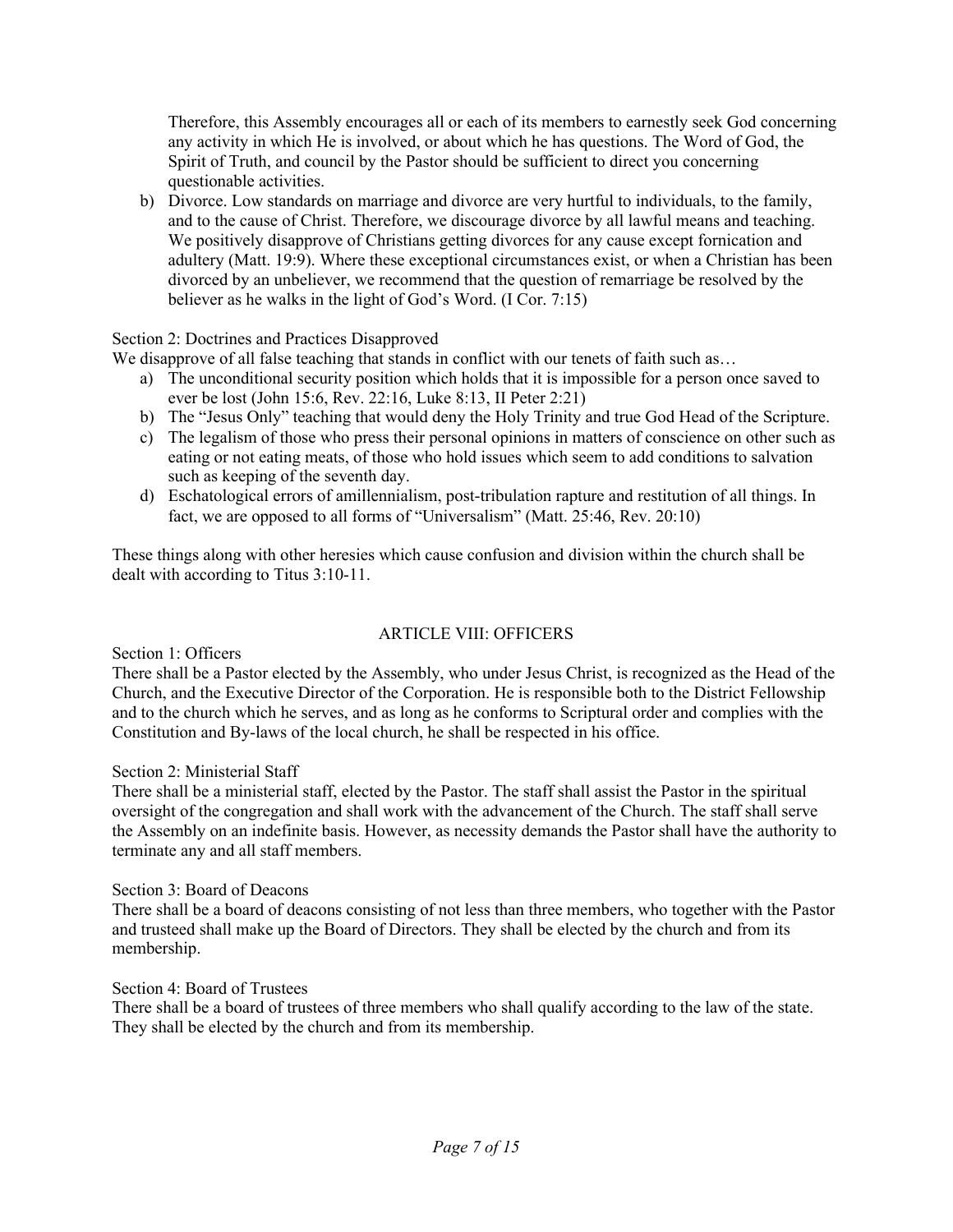#### Section 5: Board Additions

Additional members may be added to the Board of Directors as the church growth may dictate a need for more workers in these ministries. A vote by the church in its annual business meeting as to the number to be added will be required.

Section 6: Secretary There shall be a Secretary chosen by the Board of Directors from its members.

Section 7: Treasurer There shall be a Treasurer chosen by the Board of Directors from its members.

#### Section 8: Church Boards

No Board, committee, or group may take to themselves the right to supersede the authority vested in the Scriptural Office of the Pastor nor come between the Pastor and his relationship to the congregation itself. Boards or other church committees are chosen to serve the church in conformity to simple New Testament order and are directly responsible to both Pastor and church for their actions and conduct. No minister shall be eligible to serve on the official board of directors. No minutes shall be recorded, or action taken from ant meeting until more than half the members are present, after all reasonable efforts to notify each board member has been taken.

#### ARTICLE IX: MEETINGS

Section 1: Meetings for public worship shall be held on each Lord's Day and during the week as mat be provided under the direction of the Pastor and Official Board.

Section 2: There shall be an annual business meeting of the Assembly, at which time the election of officers shall take place, and the report of all officers shall be read. This meeting shall be held not later than the first part of February. Due notice is to be given on the two Sundays prior to the date of the meeting.

Section 3: Special Business meetings of the Assembly mat be called, when necessary, after proper notice has been given by the Pastor or by the Secretary of the Assembly, providing the meeting has been agreed upon by a majority of the Board of Directors. Special meetings may also be called by petition having been signed by not less than one-fourth of the Assembly, the petition to be places in the hands of the Pastor or the Secretary. The announcement must be made on two Sundays prior to the date of the meeting.

#### Section 4: Quorum

No record of any specific or regular business meeting of the Assembly shall be made unless one-fourth or more active members shall be present to constitute a quorum.

Section 5: The Official Board of Directors with the Pastor shall meet monthly for the transaction of routine business for the Assembly; time and place to be announced by the Pastor.

#### ARTICLE X: DEPARTMENTS AND COMMITTEES

This Assembly herby provides for the establishment of any department or the appointment of any committee that may be needed. All such departments or committees shall be subordinate to the Assembly and shall contribute to the harmony and development of the whole. They shall be under the general supervision of the Board of Directors and the Pastor shall be an ex-officio member of all committees and departments.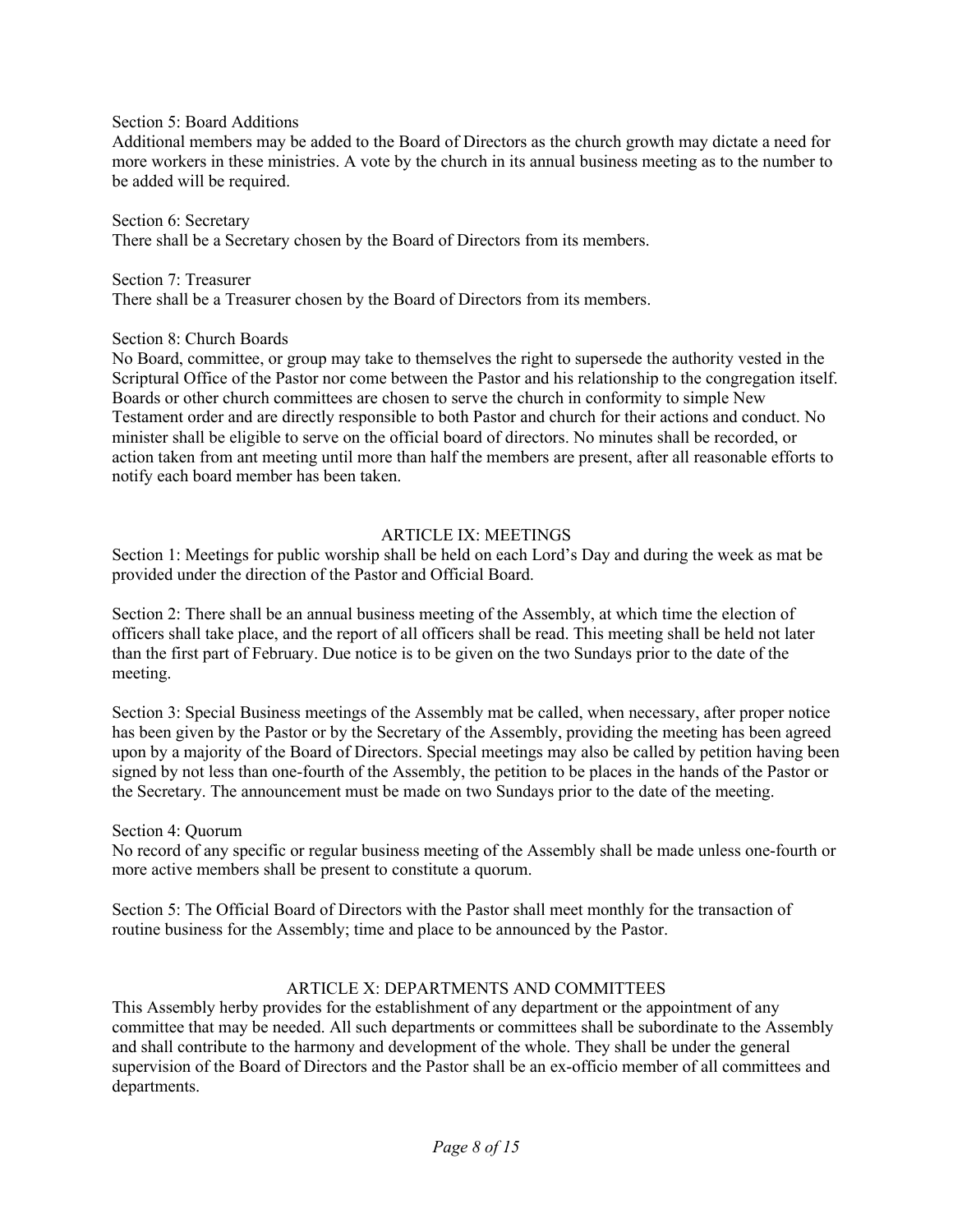#### ARTICLE XI: FINANCES

All funds for the maintenance of the Assembly shall be provided by the voluntary contribution of the tithes and offerings of the members and friends of the organization. Offerings shall be accepted by the Assembly as such times and in such ways agreed upon by the Pastor and Official Board and shall be administered by the treasurer under their direction. (Matt. 3:10, Luke 6:38, I Cor. 6:1, II Cor. 9:6-8)

#### ARTICLE XII: PROPERTY

Section 1: All property of the Assembly shall be deeded to the Assembly and held in its name. No property of the Assembly shall be sold, leased, mortgaged, or otherwise disposed of without the same having first been recommended by a vote by vote of at least two-thirds of the voting membership who are in attendance at a regular or special meeting of the Assembly which has been called for a consideration of the proposal. The Pastor or Secretary of the Assembly shall certify in such conveyance, lease, or mortgage that the same has been duly authorized and recommended by a vote of the Assembly. Such certifications shall be held to be conclusive evidence thereof.

Section 2: In the event this Assemble shall cease to function for the purpose herein set forth, then all property real or chattel, and all assets remaining after satisfying debts and obligations; shall revert to the Assemblies of God Inc., a nonprofit corporation with Headquarters in Lakeland, Florida. The Peninsular Florida District Council of the Assemblies of God shall have full authority to sell such property and use the proceeds derived there from for the extension of the work of the Assemblies of God.

In the event of cessation of this Assembly, its Board of Trustee shall transfer all properties and remaining assets in accordance with the foregoing provisions within one year after the date of such cessation. If such transfer is not made within the time prescribed above of if the aforesaid District Council shall be unable to unwilling to accept the aforesaid transfer, then disposition thereof shall be made by the court of the county in which the Assembly is located, provided that in such proceeds of dissolution they shall be distributed to the organization having purposes nearest the purposes of the Assemblies of God.

#### ARTICLE XIII: AMMENDMENTS

This constitution may be amended by a two-thirds vote of the active membership of the Assembly who are in attendance at any regular or special called meeting, provided due notice of such proposed change shall have been made at all services on at least two Sundays proceeding the time of such meeting. It shall be understood that this does not apply to the Article of Faith, which stands regardless of majority.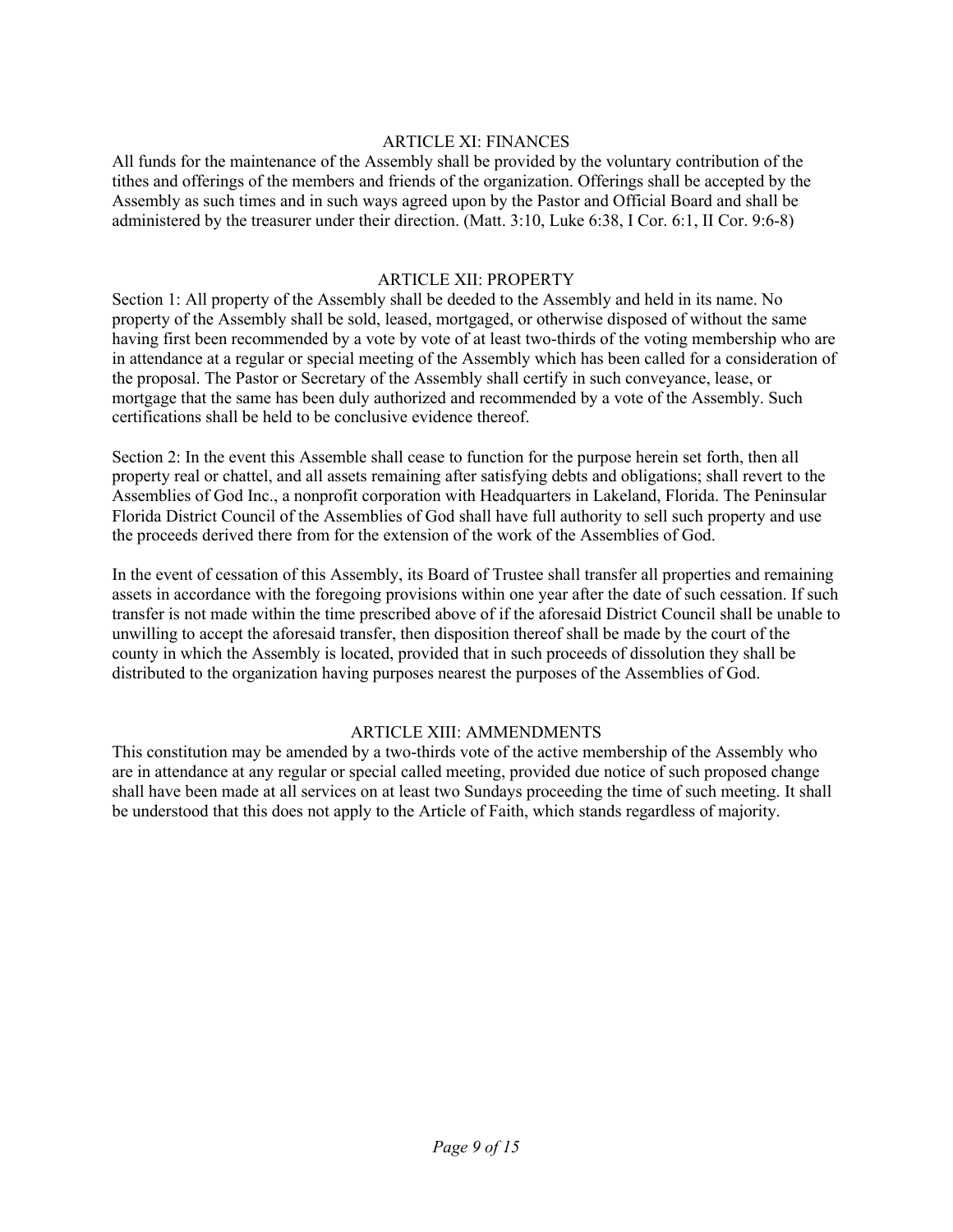## **BY-LAWS**

#### ARTICLE I: QUALIFICATIONS AND DUTIES OF OFFICERS

#### Section 1: Pastor

- a) Qualifications: The pastor of the Assembly shall be a recognized minister of the Assemblies of God with an up-to-date fellowship certificate. Any exceptions of this qualification must have written approval of the Executive Committee of the Peninsular of Florida Council.
- b) Duties: The pastor shall be considered the Spiritual overseer of the Assembly and shall direct all of its activities. He shall be the President of the corporation and shall act as chairman of the Assembly and of the Board of Directors. He shall be ex-officio member of all committee of departments. He shall provide for all special meetings, conventions, or revival campaigns. No person shall be invited to speak or preach in the Assembly without his approval.

Section 2: Ministerial Staff

- a) Qualifications: The ministerial staff shall be recognized ministers of the Assembly with up-to-date fellowship certificates.
- b) Duties: All ministerial staff members will assist the Pastor in overseeing the church and perform duties only as the Pastor prescribes and approves.

Section 3: Board of Directors

- a) Qualifications: The Board of Deacons shall be chosen from the active membership of the Assembly. They shall be mature men and women of good report and proven spiritual leadership. No man or woman shall be elected to the Board of Deacons who has not been a member of the Assembly for one year.
- b) Duties: The Board of Deacons shall act in an advisory capacity with the Pastor in all matters pertaining to the Assembly and its spiritual life and in the ministry of the ordinances. They shall act in the examination of applicants for membership, and in the administration of the discipline of the Assembly.

In the event the Assembly is temporarily without a Pastor, or the Pastor is unable to be present, the Board of Directors shall be empowered to provide its own chairman in order to transact business of the Assembly.

Section 4: Board of Trustees

- a) Qualifications: The members of the Board of Trustees shall qualify for the office according to the law of state, (Acts 6:3) and each shall be a member in good standing for one year prior to election.
- b) Duties: They shall be the custodians of all property of the Assembly and shall be responsible for the maintenance of the same. They shall meet for the discharge of their duties as necessity may demand or upon the request of the Pastor.

Section 5: Secretary

- a) Qualifications: Since the secretary shall be elected by the Board of Directors from among its members, he/she shall qualify according to the standards of I Tim. 3:8-13, Acts 6:3.
- b) Duties: The secretary shall keep the minutes of the official meetings of the Board of Directors and of the annual and special business meetings of other clerical work necessary to the documents and be in possession of the corporate seal.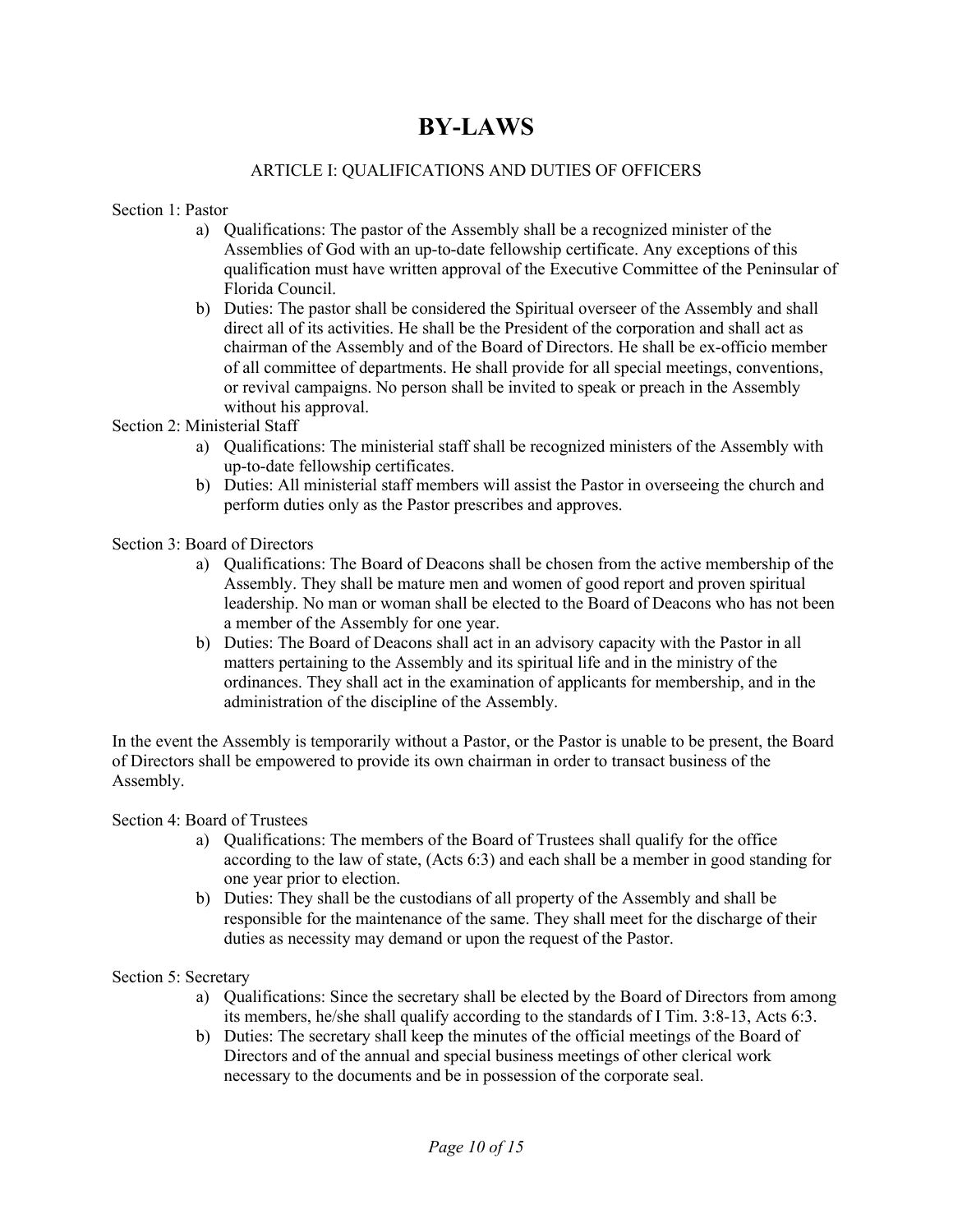#### Section 6: Treasurer

- a) Qualifications: Since the secretary shall be elected by the Board of Directors from among its members, he/she shall qualify according to the standards of I Tim. 3:8-13, Acts 6:3.
- b) Duties: The treasurer shall be entrusted with all the finances of the Assembly which may be committed to them. He/she shall see that all funds are deposited in a responsible bank in the name of the Assembly and shall see the disbursements are by check as authorized by the Pastor and Board of Directors. The treasurer shall keep itemized accounts of the receipts and disbursements. He shall make an itemized report to the Assembly annually at its regular business meetings. His accounts shall be audited under the direction of the pastor and Board of Directors.

#### ARTICLE II: ELECTIONS AND VACANCIES

Section 1: The Pastor shall be nominated by the Board of Directors, who shall act as a screening committee. Recommendations may be made to the board by any member of the Assembly. Election shall be by secret ballot at the annual business meeting of the Assembly or at a special meeting called for the purpose. The pastor shall be elected by a two thirds majority vote and shall be called on an indefinite basis unless otherwise specified. Such nominee must be an Assemblies of God minister and in good standings with the General and District Council and/or have written approval of the District Executive Presbyter.

Section 2: The Board of Directors shall be chosen from the membership of the Assembly. They shall be nominated by the screening committee, selected, and chaired by the pastor. The committee shall consider all names submitted by the congregation and present the nominees at the annual business meeting for approval. The Board of Directors shall be elected by a simple majority vote at the annual business meeting. The board will be made up of three members with others added at the discretion of the board and Pastor. One shall be elected to serve one year; one shall be elected to serve two years; and one shall be selected to serve three years. After serving two terms or a maximum of six years, that board member shall be required to come of the board for a period of one year before re-election.

Section 3: The tenure of office in the Pastorate shall be terminated by resignation, removal, death, or disqualification. Power is vested in the Board of Directors to ask for the resignation of the Pastor at any of its regular business meetings. If such resignation is refused, the Pastorate shall not be considered vacant until the action of the Board of Directors has been confirmed by a two-thirds vote of the congregation at a meeting called for that purpose. When a vacancy in the Pastorate shall occur, a supply shall be arranged for the Board of Directors until a Pastor shall be chosen. In case of a Pastor's removal from office, a report of such action shall be made to the District Officiary. Such action is not to be considered as otherwise affecting the standing of the Pastor with the General Council Fellowship.

Section 4: Other Officers- Any office mat be declared vacant by an act of majority membership at any regular or special business meeting. Ground for such action shall be unscriptural conduct, for any good and sufficient causer. Any incumbent under charges shall have opportunity for fair and impartial hearing of his case before the Assembly if he so desires. If a Board of Directors vacancy occurs that board shall appoint a qualified church member to fill the remaining time of the Office vacated.

#### ARTICLE III: MEMBERSHIP

Section 1: Qualifications The Standard of membership of this Assembly shall be:

a) Evidence of genuine experience in regeneration (the new birth). (John 1:1-13; 3:3-8, I Peter 1:18-25)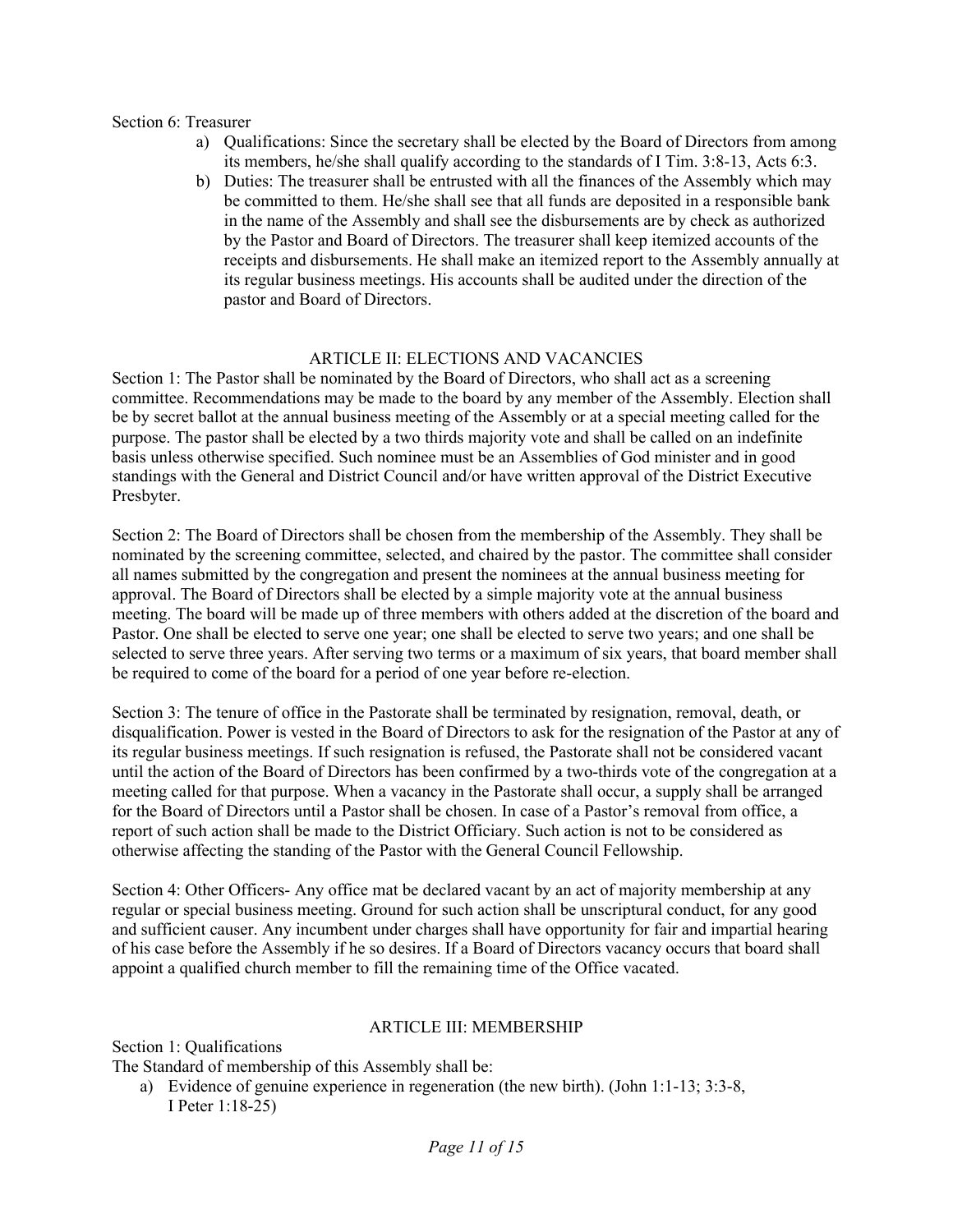- b) To fully subscribe to the tenants of faith as set forth in the constitutional rules of order as adopted by the Assembly.
- c) Indicate a willingness to cooperate in the work of the Assembly, to be governed by its constitution and by-laws, and to contribute regularly to the support with tithes and offerings as the Lord may prosper them. (I Cor. 16:2, Mal. 3:8-10)
- d) Evidence of a consistent Christian Life (Rom. 6:4; 13:13-14, Eph. 4:17-32, Eph. 5:1-2, 15, I John 1:6-7)

Section 2: Reception on Members

- a) Persons desiring to become active members of the Assembly shall make the fact known to the Pastor, who shall examine the application according to the standard of membership.
- b) The Pastor shall present the names of those who apply for membership with this recommendation to the Board of Directors, who shall act upon said recommendation and render a final decision. All persons who shall have met the requirements of membership and have been passed upon favorable shall be received into the Assembly publicly at any of the regular services and their names inscribed on the roster.
- c) Membership shall be extended to youth between ages 12-16 who meet the above-mentioned spiritual qualifications. These shall not have legal voting rights until reaching 16, when each one will be examined by the Pastor and Board for transfer to the status of regular active membership.

Section 3: Active Members

- a) Those whose names appeared on the original membership rolls of this Assembly at the time this Assembly was first organized.
- b) Those whose names shall be added from time to time.
- c) Those who regularly attend and take part in the services.
- d) Those who regularly contribute to the financial support of the Assembly with either tithed and offerings according to his/her ability.
- e) Those who are sixteen years of age and older.

Section 4: Inactive Members

- a) Those who fail to meet any of the aforementioned qualification for active membership or are Junior members under the age of sixteen.
- b) Those who shall have moved from the community, but have not yet transferred their membership to another church, together with those for any other cause (except physical disability of temporary absence from the community) shall have absented themselves from the regular services of the Assembly for a period of 30 days or more, shall have become active members again by resuming financial support and attendance at church services, and if he has not departed from the standard of membership of the Assembly the Board may return his name to the active list without formal reception into membership again.

Section 5: Discipline

- a) Any member of the Assembly who shall willfully absent himself from the regular services for a period of 90 days, or who shall be under charges, shall be temporarily suspended from active voting membership pending investigation and final decision in their case.
- b) Unscriptural conduct or doctrinal departure from the tenets of faith held by this Assembly shall be considered sufficient grounds upon which any person may be disqualified as a member. (Matt. 18:15-18, I Cor. 5:11, Gal. 1:8-9, Titus 3:1-5, Rom. 16:17-18, I Tim. 5:20, II Thess. 3:6-15)

#### Section 6: Revision of Membership Roll

The Pastor and the Board shall be authorized to revise the membership roll of the Assembly annually, and to remove from the list of active members all names of those who have become decreased during the year,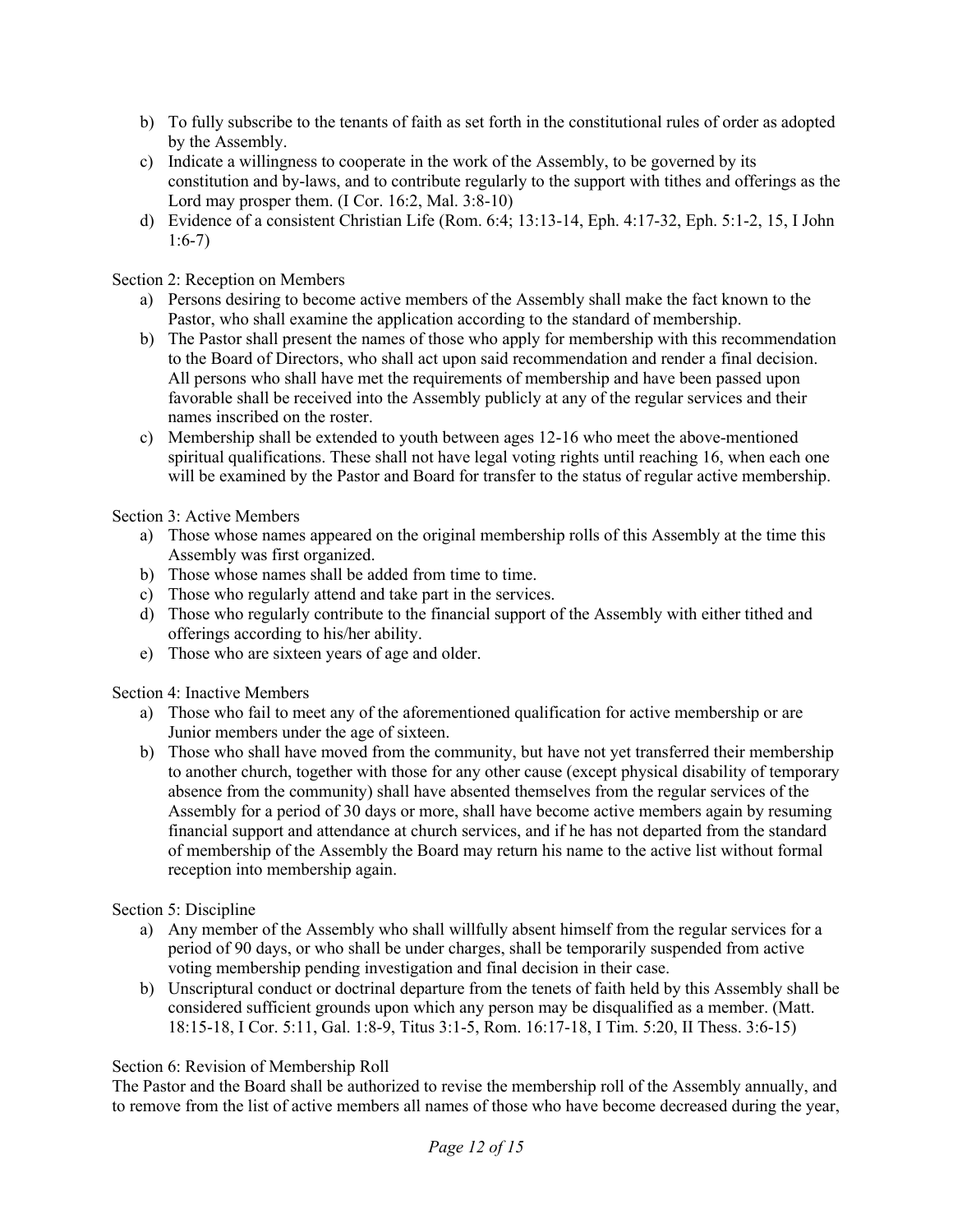together with the names of those who may have withdrawn from the fellowship, or who may have fallen into sin and whose lives may have become inconsistent with standards and teachings of the Assembly. It is understood that no such action shall be taken unless and until patient and persistent effort shall have been made to win such individuals back to the standard of faith and conduct of this Assembly.

If a name is removed for a cause, the one whose name is removed shall be notified of the action of the Official Board through the Secretary (Matt. 18:15-17, Rom. 16:17-18, I Cor. 5:1-5, II Thess. 3:6-15)

#### Section 7: Transferal of Membership

A letter of transfer signed by the Pastor and Secretary shall be granted upon request. Such letters shall be addressed to the Pastor or Secretary of the receiving church shall state whether the member is classified as an active or inactive member.

#### Section 8: Voting Constituency

The voting constituency shall consist of all active members, 16 years of age and over, who are in good standing with the Assembly.

#### ARTICLE IV: DEPARTMENTS

#### Section 1: Sunday School

The Pastor and Board of Directors shall appoint the Sunday School Superintendent. The Pastor and Sunday School Superintendent together shall have the right to appoint all other officers, teachers, and other workers of the Sunday School. In consultation with the workers of the school, they determine all policies and programs if the school.

#### Section 2: Christ's Ambassadors

The young people of the Assembly shall be organized as Christ's Ambassadors under the general supervision of the Pastor and Youth Pastor. Their constitution and by-laws together with all amendments thereto, shall be approved by the Board of Directors, before becoming effective. They shall be entitled to elect their own officers and conduct their own meetings under their constitution and by-laws. All officers shall meet the qualifications and standards of the Assembly and be members of the Assembly.

#### Section 3: Men's Ministry

There shall be a Men's Ministry and it shall be under the \general direction of the Pastor. IT shall be conducted as a branch of the activities of the Assembly and shall have the right to elect its own officers. All officers shall meet the qualifications and standards of the assembly and be members of the Assembly.

#### Section 4: Royal Rangers

There shall be a Royal Ranger program. It shall be under the general direction of the Pastor and our Post Council. It shall be supported in part by the Men's Ministry. The Pastor shall appoint the Senior Commander who shall meet the qualifications and standards of the Assembly and be members of the Assembly.

#### Section 5: Women's Ministry

There shall be a Women's Ministry and it shall be under the general direction of the Pastor. IT shall be conducted as a branch of the activities of the Assembly and shall have the right to elect its own officers to its constitution and by-laws. All officers shall meet the qualifications and standards of the Assembly and be members of the Assembly.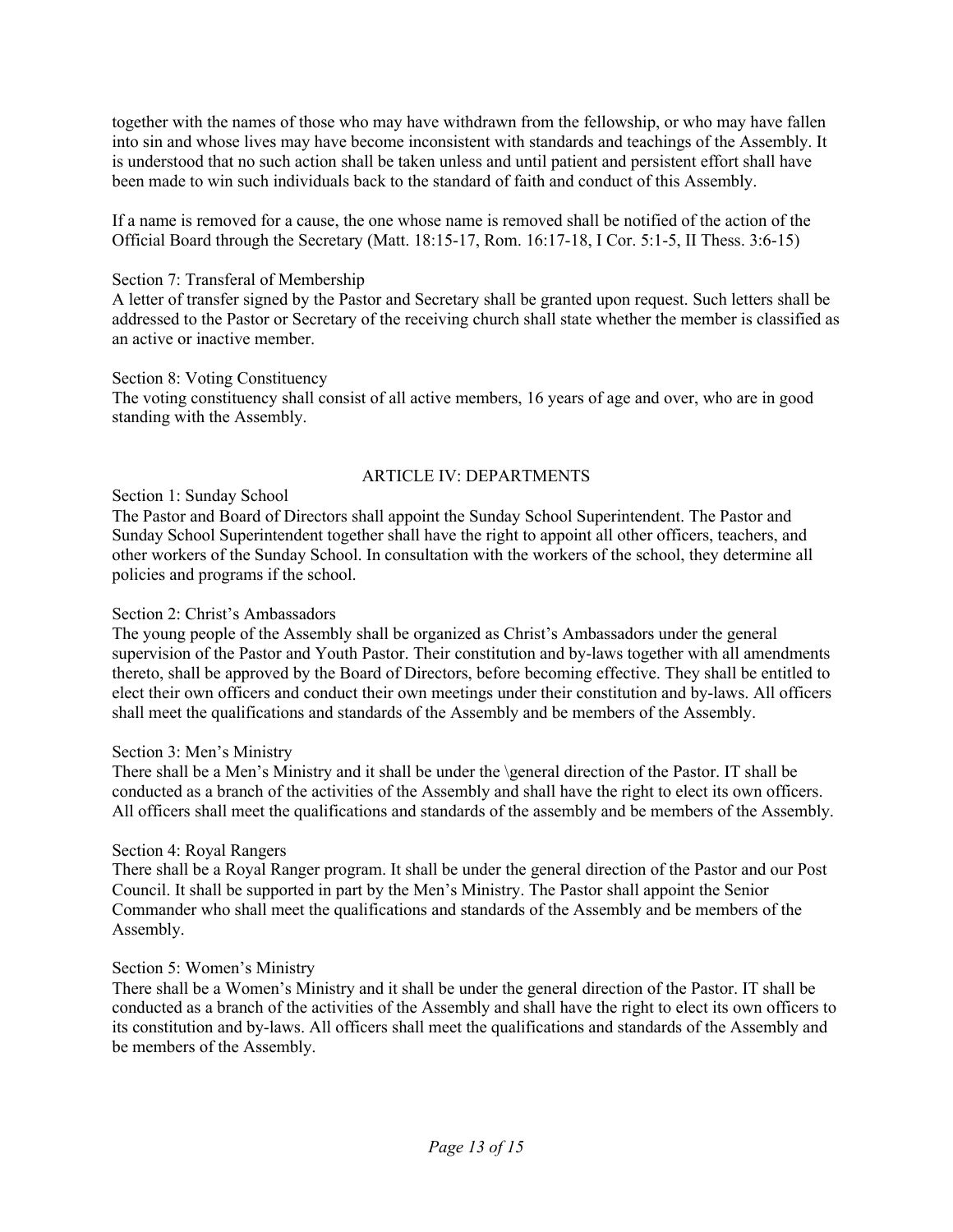#### Section 6: Missionettes

There shall be a Missionettes program, and it shall be under the general direction of the Pastor and be considered an integral part of the Women's Ministry. The pastor shall appoint the coordinator, who shall select and recommend all other Sponsors. All Sponsors and Coordinator shall meet the qualifications and standards of the Assembly and be members of the Assembly.

#### Section 7: Y's

There shall be a Y's program and it shall be under the general direction of the Pastor and be considered an integral part of the Women's Ministry. It shall be referred to as an Auxiliary of the Women's Ministry. The Pastor shall appoint the coordinator who shall select and recommend all other Sponsors. The coordinator and all other Sponsors shall meet the qualifications and standards of the Assembly and be members of the Assembly.

#### Section 8: Children's Church

There shall be a Children's Church program, and it shall be under the general direction of the Pastor. It shall be an integral part of the Assembly. The Pastor and Children's Church Leader together shall have the right to appoint all other workers, and teachers. The leader shall in consultation with the worker of the Children's Church determine all policies and programs of the Children's Church. All leaders shall meet the qualifications and standards of the Assembly and be members of the Assembly.

#### Section 9: Spanish Ministry

If a Spanish Ministry is formed, it shall be under the general supervision of the Senior Pastor of First Assembly of God Tampa. Their pastor shall be appointed only with the approval of the Senior Pastor. They shall operate under the constitution and by-laws of First Assembly of God of Tampa. They shall be entitled to appoint their own officers and conduct their own business meetings, so long as they conform to the Constitution and By-laws of this Assembly. All officers shall meet the qualifications and standards of the Assembly and be members of the local Assembly. The Spanish Mission shall be an integral part of this Assembly and assist in the financing of this Assembly.

#### ARTICLE VI: PROPERTY RIGHTS

Section 1: All property real or chattel, shall be taken, sold, held, transferred, or conveyed in the corporate name of the Assembly, or if the Assembly is not incorporated, by trustees and their successors in office.

Section 2: No real or chattel property of the Assembly shall be sold, leased, mortgaged, or otherwise alienated without the majority vote membership.

Section 3: The Pastor and Secretary-Treasurer of the Assembly shall certify in such conveyance, lease, or mort\gaged, that the same has. Been duly authorized by the vote of the membership. Such certificates shall be held as conclusive proof thereof.

Section 4: In the event that this Assembly ceases to function as a church Body, then said property, real or chattel shall revert to the Peninsular Florida District Council of the Assemblies of God Inc., located in Lakeland, Florida. Said District Council shall forthwith have full authority the use of or dispose of the property of their discretion.

In the event of the sale of the property by said District Council, the proceeds derived there from shall be used in the furtherance of the Gospel of Christ.